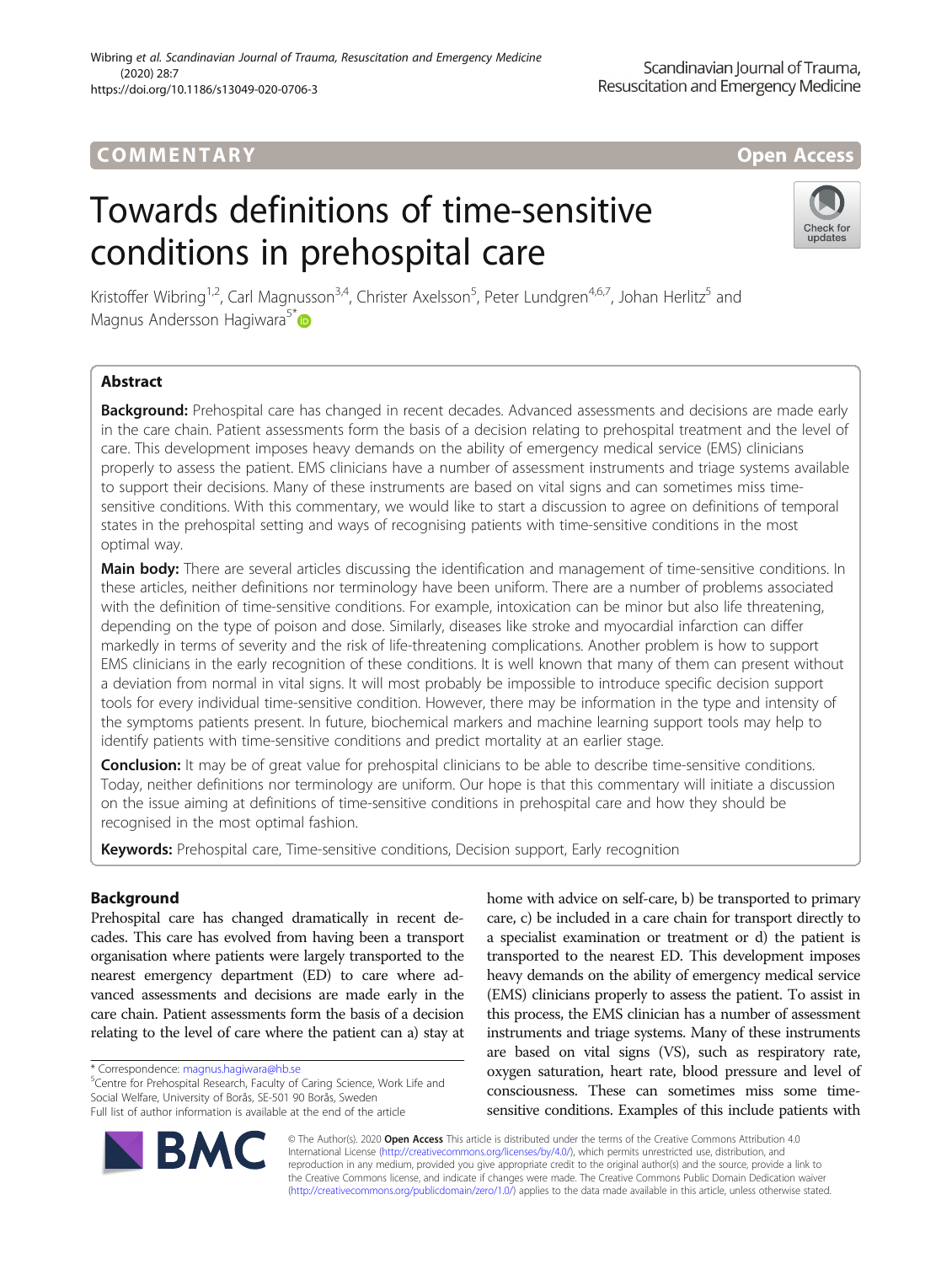a stroke who have normal VS in many cases and decisions must instead be based on symptoms and signs [[1](#page-2-0)]. A prehospital patient safety study found that patients with timesensitive conditions ran a higher risk of adverse events [[2](#page-2-0)].

It may therefore be of value to define the timesensitive conditions that are important for EMS clinicians to know and sometimes recognise based on clinical history and examination, regardless of the patient's VS. These definitions can be used as differential diagnoses in a rule out worst-case scenario (ROW) strategy. They would be of both clinical and scientific value, but there is also a need to define the criteria for raising a suspicion of these time-sensitive conditions in the prehospital setting. These definitions may also improve the EMS clinician's diagnostic skills. With this commentary, we would like to initiate a discussion on how to agree on definitions of temporal states in the prehospital setting and how to recognise patients with time-sensitive conditions in the most optimal manner.

### Main text

There are several articles discussing the identification and management of time-sensitive conditions. In these articles, neither definitions nor terminology have been uniform. In a systematic review [\[2](#page-2-0)] including studies investigating system delays in connection with time-sensitive conditions, these were defined as myocardial ischaemia, stroke, neoplasms, meningitis, dyspnoea, chest pain and transient ischaemic attack (TIA). In a discussion paper [\[3](#page-2-0)] on regionalised care for time-sensitive conditions, ST-segment elevation myocardial infarction (STEMI), stroke, cardiac arrest, trauma and intoxication were discussed in connection with regionalisation. The European Emergency Data Project [\[4\]](#page-2-0) identified five conditions as being time sensitive and having a large socio-economic impact. They were cardiac arrest, respiratory failure, severe trauma, chest pain and stroke. Advanced medical life support (AMLS) is an established concept for the assessment and treatment of non-trauma patients that is well known in both prehospital and hospital emergency care [\[5\]](#page-2-0). AMLS uses the terms "life-threatening", "non-life-threatening/emergent" and "non-emergent" when categorising different chest pain-related diagnoses based on how promptly affected patients require medical care. In connection with chest pain, AMLS classifies tension pneumothorax, pulmonary embolism, oesophagus rupture, acute pulmonary oedema/heart failure, cardiac arrhythmia, aortic aneurysm/dissection, pericardial tamponade and Acute Coronary Syndrome (ACS) as life threatening. This definition of life threatening is fairly comprehensive and useful in many ways in clinical practice. However, heart failure and cardiac arrhythmia are broad diagnoses and they include many conditions with a low risk of death, where immediate care is without importance. In a study performed by the authors [\[6](#page-2-0), [7](#page-2-0)] with the aim of comparing EMS clinicians' field assessments with the final diagnoses at discharge from hospital, the following diagnoses were classified as a life-threatening condition: anaphylaxis, myocardial infarction, unstable angina pectoris, TIA/stroke, unconsciousness, septicaemia, aortic rupture, aortic dissection, any form of shock, pulmonary embolism, heart failure including pulmonary oedema, failing heart conducting system, cardiac arrest, intoxication, status epilepticus, obstructive airway, tension/open pneumothorax, cardiac tamponade/contusion, pulmonary contusion, massive haemothorax, flail chest and oesophageal/tracheal bronchial/diaphragm rupture.

Apart from the fact that there is no uniform list of timesensitive conditions, the terminology is also diverse. Previous studies have used concepts including life threatening, time critical and time sensitive.

There are a number of problems associated with the definition of time-sensitive conditions. For example, intoxication can be minor, but it can also be life threatening, depending on the type of poison and dose. Similarly, diseases like stroke and myocardial infarction can differ markedly in terms of severity and the risk of lifethreatening complications. This is further enhanced by the fact that several previous definitions include both symptoms and diagnoses. One example of this is chest pain, which in some cases is caused by time-sensitive diseases, such as aortic dissection and myocardial infarction, but can in many cases have a more or less harmless origin such as gastritis. This is also true of abdominal pain where many conditions can be regarded as non-time sensitive, while others are – for example, a perforating or haemorrhaging peptic ulcer or variceal haemorrhage [\[8,](#page-2-0) [9\]](#page-2-0).

There may also be several diagnoses that are missing from the lists that have only been proposals to date. Conducting a modified Delphi process including prehospital and hospital emergency care clinicians, along with representatives of the scientific community may be one way of approaching consensus regarding both terminology and definition. Another approach to reach consensus could be the Utstein-style, which is also a modified nominal group technique.

Apart from the difficulties relating to terminology and definition, another problem is how to support EMS clinicians in the early recognition of these conditions. It is well known that many of them can present without any deviation from normal in VS.

It will most probably be impossible to introduce specific decision support tools for each of the conditions listed above. However, there may be information in the type, localisation and intensity of the symptoms that the patients present [\[10,](#page-2-0) [11](#page-2-0)]. Furthermore, biochemical markers may help to identify patients with time-sensitive conditions and predict mortality at an earlier stage [\[12](#page-2-0)–[14\]](#page-2-0). Finally, in terms of myocardial infarction, the use of the prehospital electrocardiogram has been shown to be helpful [\[15](#page-2-0)].